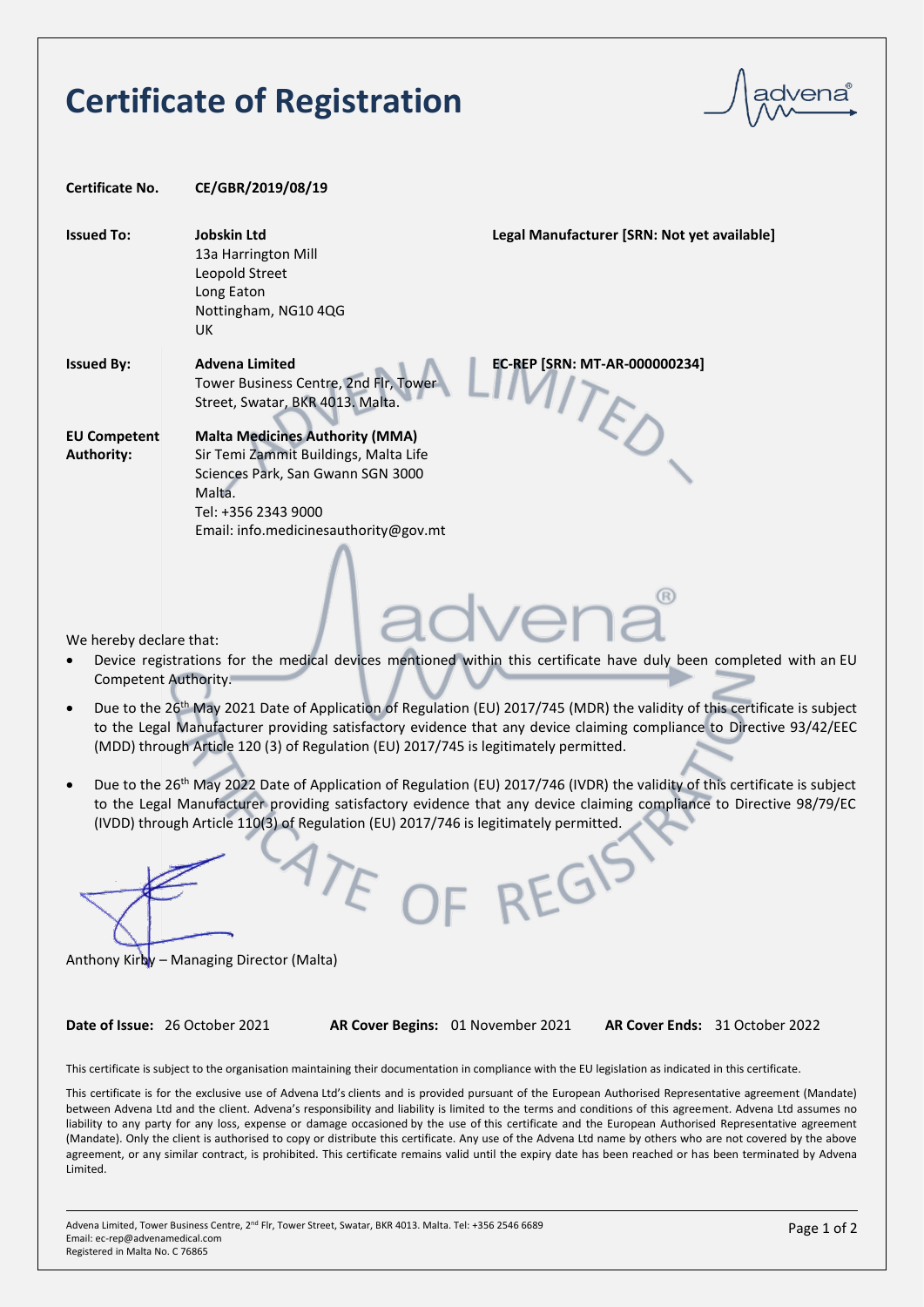# **Appendix A**

| advena <sup>®</sup> |
|---------------------|
|                     |
|                     |

| <b>Product Details, Names or Trade Names</b>                                         | <b>EU Legislation</b> | <b>Classification</b> | <b>Device Registration Reference(s)</b> |
|--------------------------------------------------------------------------------------|-----------------------|-----------------------|-----------------------------------------|
| Body Allure <sup>™</sup> Liposuction and Shapewear<br>MTM and RTW Range              | <b>MDR</b>            | Class I               | MT-MDF03-AA260A                         |
| Corsets MTM and RTW Orthosis & Gaiters<br>MTM & RTW Orthosis                         | <b>MDR</b>            | Class I               | MT-MDF03-AA260B                         |
| Premium <sup>™</sup> Lymphoedema and Alleviant <sup>™</sup><br><b>Garment Ranges</b> | <b>MDR</b>            | Class I               | MT-MDF03-AA260C                         |
| Orthowrap™ Orthopaedic MTM and RTW<br>Orthosis/Supports                              | <b>MDR</b>            | Class I               | MT-MDF03-AA260D                         |
| Premium, Classic, Interim and Post-Surgical<br><b>Compression Garments</b>           | <b>MDR</b>            | Class I               | MT-MDF03-AA260E                         |
| SDO Sensory Dynamic Orthosis                                                         | <b>MDR</b>            | Class <sub>1</sub>    | MT-MDF03-AA260F                         |

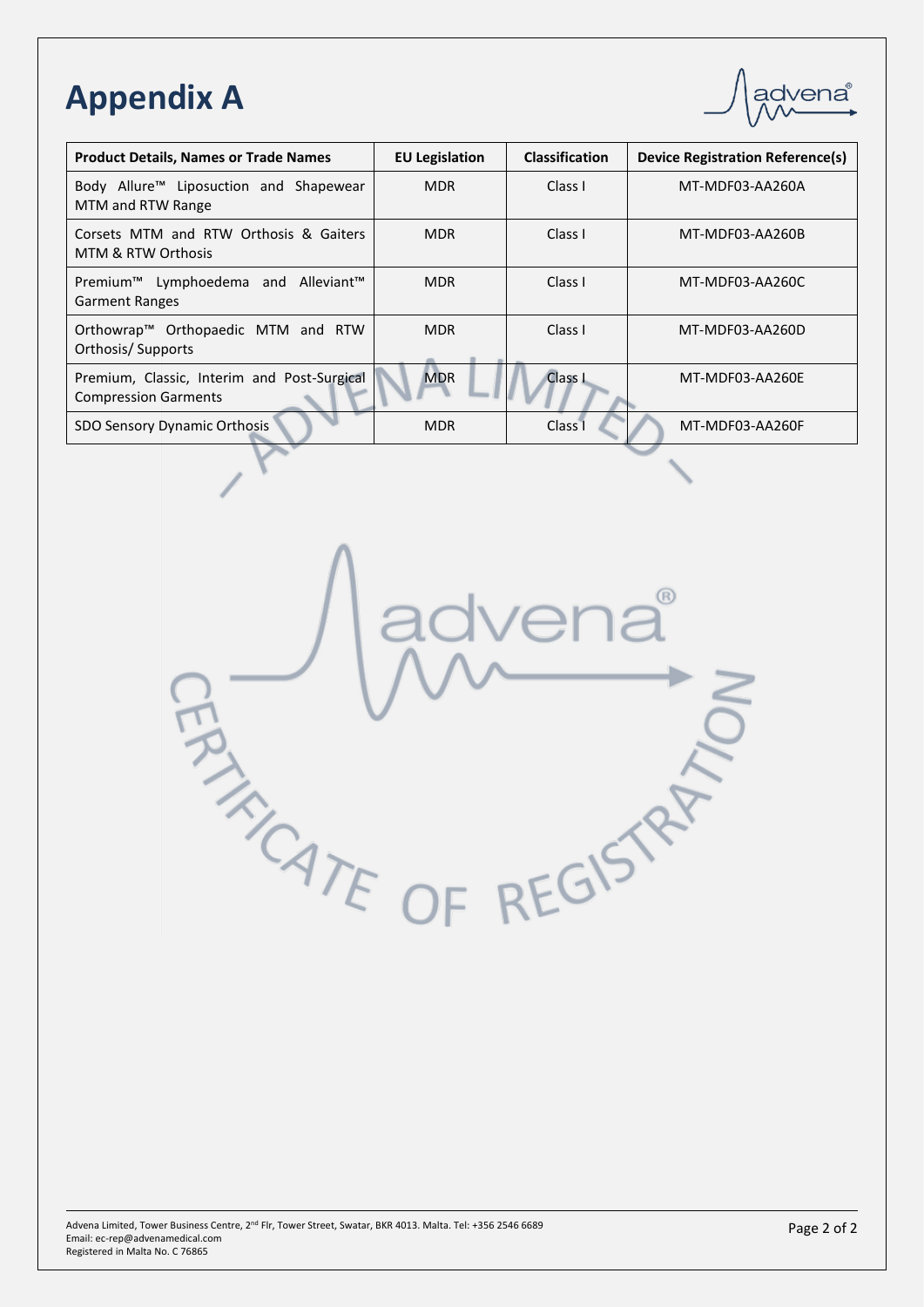### **Declaration of Conformity**

### For Compression Garments for Therapy Management

#### **Regulation (EU) 2017/745 of the European Parliament and of the Council of 5 April 2017 concerning Medical Devices**

The undersigned declares that the products described in this document meet the Council provisions that apply to them and the CE Mark may be affixed.

| General Product Name:                                        | Premium, Classic, Interim and Post-Surgical Compression Garments                                                                                                                                                                                                                                           |
|--------------------------------------------------------------|------------------------------------------------------------------------------------------------------------------------------------------------------------------------------------------------------------------------------------------------------------------------------------------------------------|
| Legal Manufacturer:                                          | Medigarments Ltd, 13a Harrington Mill, Leopold Street,                                                                                                                                                                                                                                                     |
| (Name on Label)                                              | Long Eaton, Nottingham, NG10 4QG United Kingdom                                                                                                                                                                                                                                                            |
| Manufacturers SRN:                                           | Not yet available                                                                                                                                                                                                                                                                                          |
| Basic UDI-DI:                                                | 506059893TF20006F                                                                                                                                                                                                                                                                                          |
| Variants:                                                    | As per Appendix II (This document) - Product Listing/Schedule                                                                                                                                                                                                                                              |
| Intended Purpose:                                            | The purpose of the Premium, Premium Interim and Classic Pressure<br>garments is to manage problem scars. The garment provides a<br>compression on areas of raised hypertrophic scarring to flatten,<br>soften and reduce scarring and erythema of the scar and aid the<br>natural scar maturation process. |
| <b>MDR Classification:</b>                                   | Class 1 [Rule 1]                                                                                                                                                                                                                                                                                           |
| Notified Body:                                               | Not applicable                                                                                                                                                                                                                                                                                             |
| <b>EC Certificate:</b>                                       | Not applicable                                                                                                                                                                                                                                                                                             |
| <b>EU Authorised</b>                                         | Advena Limited. Tower Business Centre, 2nd Flr., Tower Street,                                                                                                                                                                                                                                             |
| Representative:                                              | Swatar, BKR 4013 Malta.                                                                                                                                                                                                                                                                                    |
| <b>EU Authorised</b>                                         | MT-AR-000000234                                                                                                                                                                                                                                                                                            |
| <b>Representative SRN:</b>                                   |                                                                                                                                                                                                                                                                                                            |
| <b>Medical Device Regulation</b><br><b>Assessment Route:</b> | Issuing of the Declaration of Conformity in accordance with Article 19<br>after drawing up the technical documentation laid out in Annexes II<br>and III of the EU MDR 2017/745.                                                                                                                           |

#### **Declaration Signature:**

| Date: |              |  |
|-------|--------------|--|
|       | 4th May 2022 |  |

Location: As above

Name: Debra Wright

Position: Product Manager

OTWight

Signed:

Who is the natural and legal person with responsibility for the design, manufacture, packaging and labelling before the device is placed on the market under this manufacturer's name regardless of whether these operations are carried out by the manufacturer or on his behalf by a third party.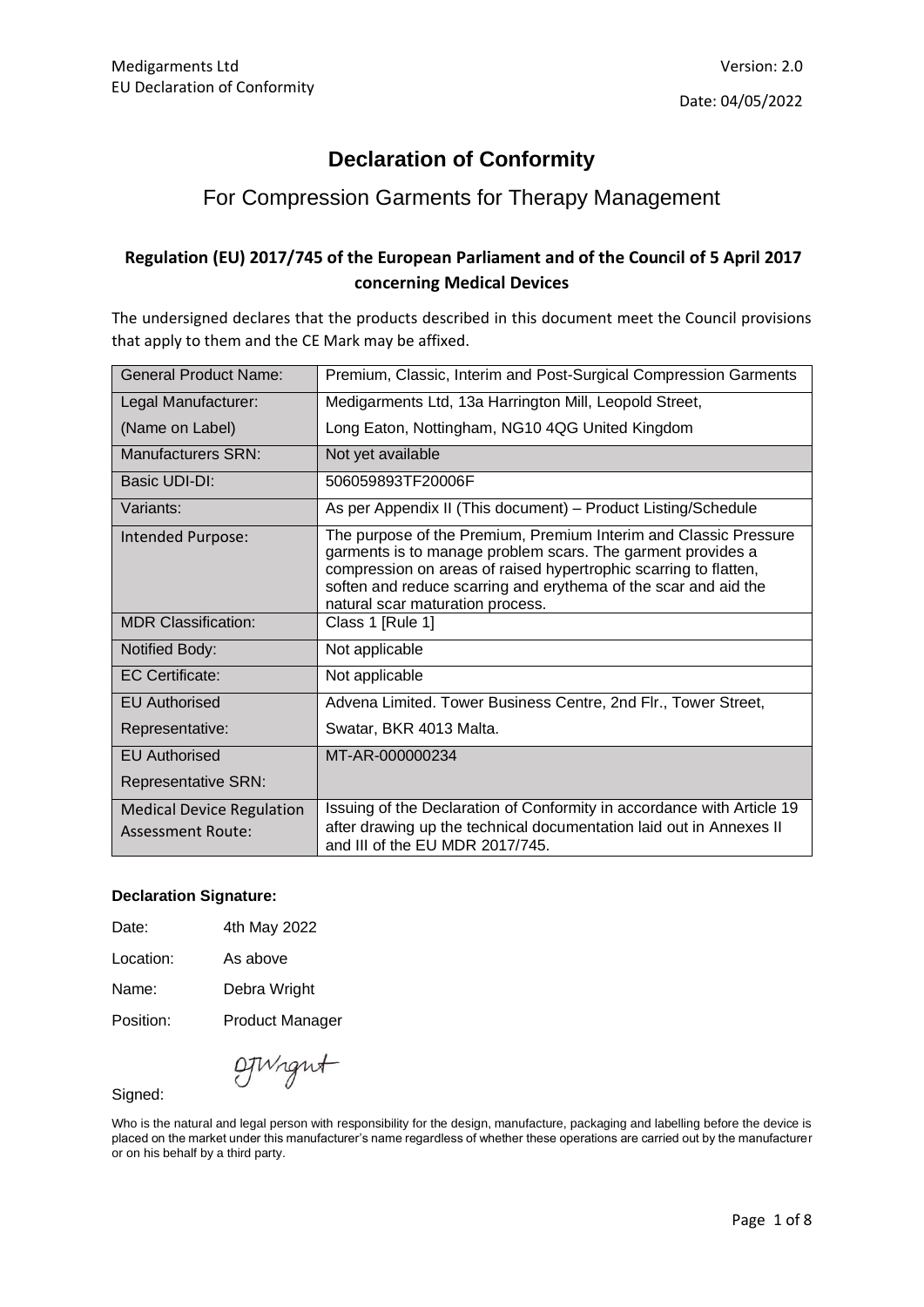### **Appendix I – Applicable Standards**

This present declaration is also in conformity with the following European standards and Common Specifications (CS):

| <b>Standard/CS/Document Name</b> | <b>Description</b>                                           |
|----------------------------------|--------------------------------------------------------------|
| 2017/745                         | Regulation (EU) 2017/745 of the European Parliament and      |
|                                  | of the Council of 5 April 2017 concerning Medical Devices    |
| EN ISO 20417:2021                | Medical devices. Information supplied by the manufacturer    |
| EN ISO 13485:2016                | Medical Devices - Quality Management Systems -               |
|                                  | <b>Requirements for Regulatory Purposes</b>                  |
| EN ISO 14971:2012                | Medical Devices – Application of Risk Management to          |
|                                  | <b>Medical Devices</b>                                       |
| EN ISO 14971:2019                | Medical devices - Application of risk management to          |
|                                  | medical devices                                              |
| EN 1041:2008+A1:2013             | Information supplied by the manufacturer of medical devices  |
| EN ISO 15223-1:2016              | Medical Devices - Symbols to be used with medical device     |
|                                  | labels, labelling and information to be supplied - Part 1:   |
|                                  | <b>General Requirements</b>                                  |
| EN ISO 10993-1:2018 and          | Biological evaluation of medical devices - Part 1 Evaluation |
| applicable parts of the EN ISO   | and testing within a risk management process                 |
| 10993 series                     |                                                              |
| MEDDEV 2.7-1 rev 4, June 2016    | Guidelines on a Medical Devices Clinical Evaluation: A       |
|                                  | guide for manufacturers and notified bodies                  |
| MEDDEV 2.12-1 rev 8, December    | Guidelines on a Medical Device Vigilance System.             |
| 2013                             |                                                              |

### **Appendix II – Product Listing/Schedule**

| <b>Part/Catalogue Number</b> | <b>Description/NameA1:A143</b>         |
|------------------------------|----------------------------------------|
| <b>Premium MTM Garments</b>  |                                        |
| <b>Head &amp; Neck</b>       |                                        |
| 111158                       | Open Face Mask                         |
| 110540                       | Face Mask                              |
| 110550                       | Chin Strap                             |
| 110549                       | <b>Modified Chin Strap</b>             |
| 110545                       | <b>Chin Extension Collar</b>           |
| 110017                       | <b>Head Band</b>                       |
| <b>Hand</b>                  |                                        |
| 110535                       | Glove to Wrist                         |
| 110534                       | Glove to Elbow                         |
| 110533                       | Glove to Axilla                        |
| 110537                       | <b>Mitten</b>                          |
| 110536                       | Web Spacer                             |
| 110025                       | <b>Individual Finger</b>               |
| Arm                          |                                        |
| 110501                       | Arm Sleeve                             |
| 110502                       | Arm Sleeve and Gauntlet                |
| 110503                       | Arm Sleeve and Shoulder Flap           |
| 110504                       | Arm Sleeve, Gauntlet and Shoulder Flap |
| 110505                       | <b>Detachable Gauntlet</b>             |
| 110516                       | <b>Forearm Sleeve and Gauntlet</b>     |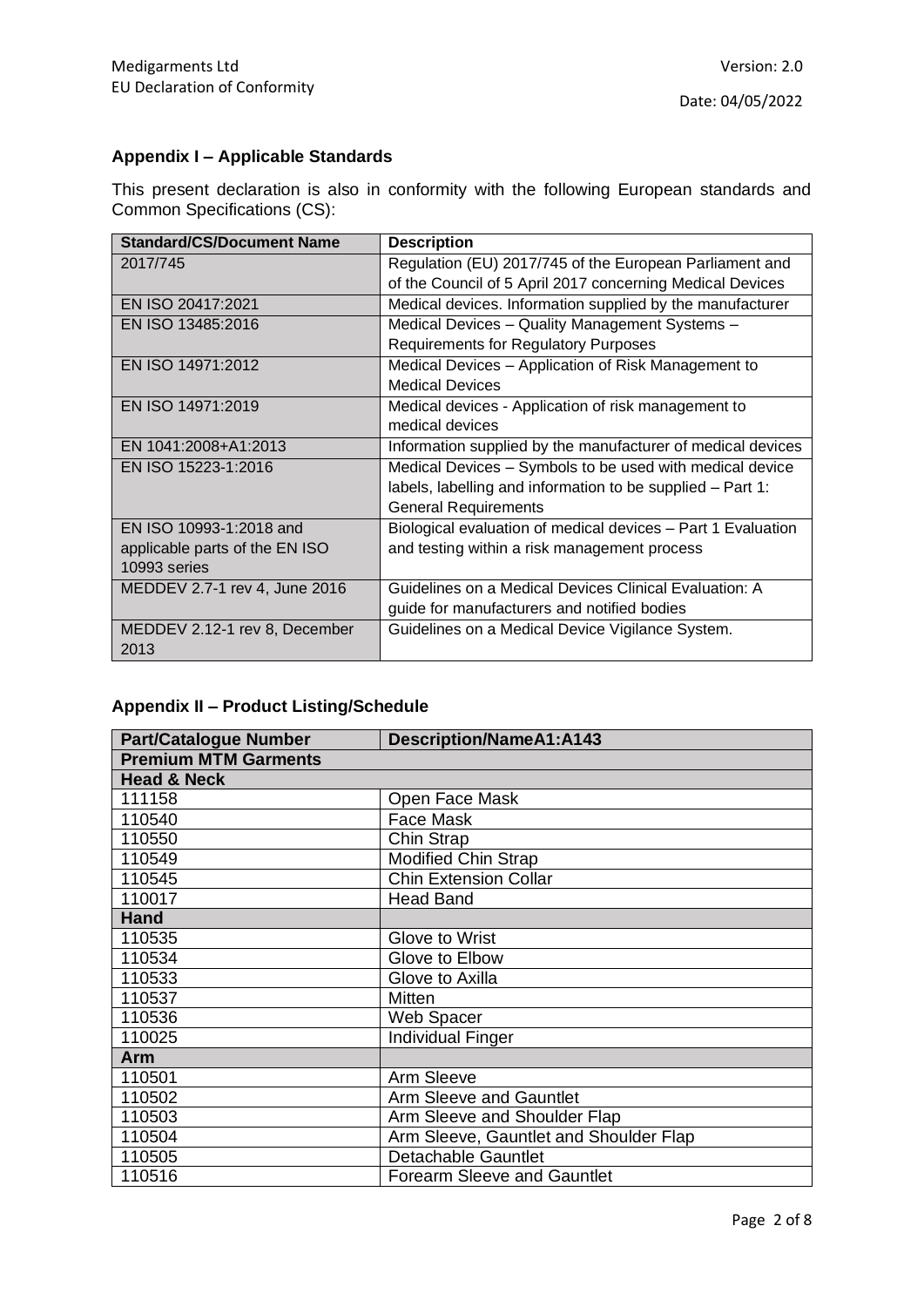| 110515                 | Forearm Sleeve Wrist to Elbow                       |
|------------------------|-----------------------------------------------------|
| 110016                 | Arm Band                                            |
| 110013                 | Half Arm Flap                                       |
| 111140                 | <b>Stump Sleeve</b>                                 |
| 111141                 | <b>Stump Sleeve/Shoulder Flap</b>                   |
| <b>Torso</b>           |                                                     |
| 110523                 | Shrug with Long Sleeves                             |
| 110524                 | <b>Shrug with Short Sleeves</b>                     |
| 110525                 | <b>Sleeveless Vest</b>                              |
| 110528                 | <b>Vest with Short Sleeves</b>                      |
| 110527                 | Vest with Long Sleeves                              |
| 110530                 | <b>Sleeveless Brief</b>                             |
| 110532                 | <b>Brief with Short Sleeves</b>                     |
| 110531                 | <b>Brief with Long Sleeves</b>                      |
| 110558                 | <b>Sleeveless Body Suit</b>                         |
| 110561                 | <b>Suit with Short Sleeves</b>                      |
| 110560                 | Suit with Long Sleeves                              |
| 110018                 | <b>Torso Band</b>                                   |
| 110034                 | <b>Turtleneck Detachable</b>                        |
| <b>Lower Extremity</b> |                                                     |
| 110105                 | Anklet                                              |
| 110101                 | Knee Length                                         |
| 110201                 | Thigh Length                                        |
| 110015                 | Knee Band                                           |
| 110019                 | <b>Thigh Band</b>                                   |
| 110022                 | Leg Band Thigh to Ankle                             |
| 110035                 | Thigh Length with Waist Attachment, Chap Style, One |
|                        | Leg                                                 |
| 110036                 | Thigh Length with Waist Attachment, Chap Style, Two |
|                        | Legs                                                |
| 111120                 | <b>Panty Brief</b>                                  |
| 111119                 | <b>Panty Girdle</b>                                 |
| 111110                 | Panty Girdle, Below Knee, Open Pubis                |
| 111111                 | Panty Girdle, Below Knee, Closed Pubis              |
| 111122                 | Panty Girdle, Two Legs, Open Pubis                  |
| 111101                 | Waist Height, Two Legs, Closed Pubis                |
| 111102                 | Waist Height, Two Legs, Open Pubis                  |
| 111103                 | Waist Height, One Leg, Open Pubis                   |
| 111112                 | Waist Height, One Leg, Panty, Open Pubis            |
| 111113                 | Waist Height, One Leg, Panty, Closed Pubis          |
| 111104                 | Chest Height, Two Legs, Pregnancy                   |
| 111130                 | Stump Support, Above Knee                           |
| 111131                 | Stump Support, Below Knee                           |
| 110039                 | Panty, One Leg Stump                                |
| 111132                 | Waist Height, One Stump                             |
| 111133                 | Waist Height, Two Stumps                            |
| 111134                 | Waist Height, One Leg, One Stump, Closed Pubis      |
| 111135                 | Waist Height, One Leg, One Stump, Open Pubis        |
| 110538                 | <b>Foot Glove</b>                                   |
| 110539                 | Foot Glove to Knee                                  |
| 110570                 | Foot Glove to Instep                                |
| 110026                 | Penis Support                                       |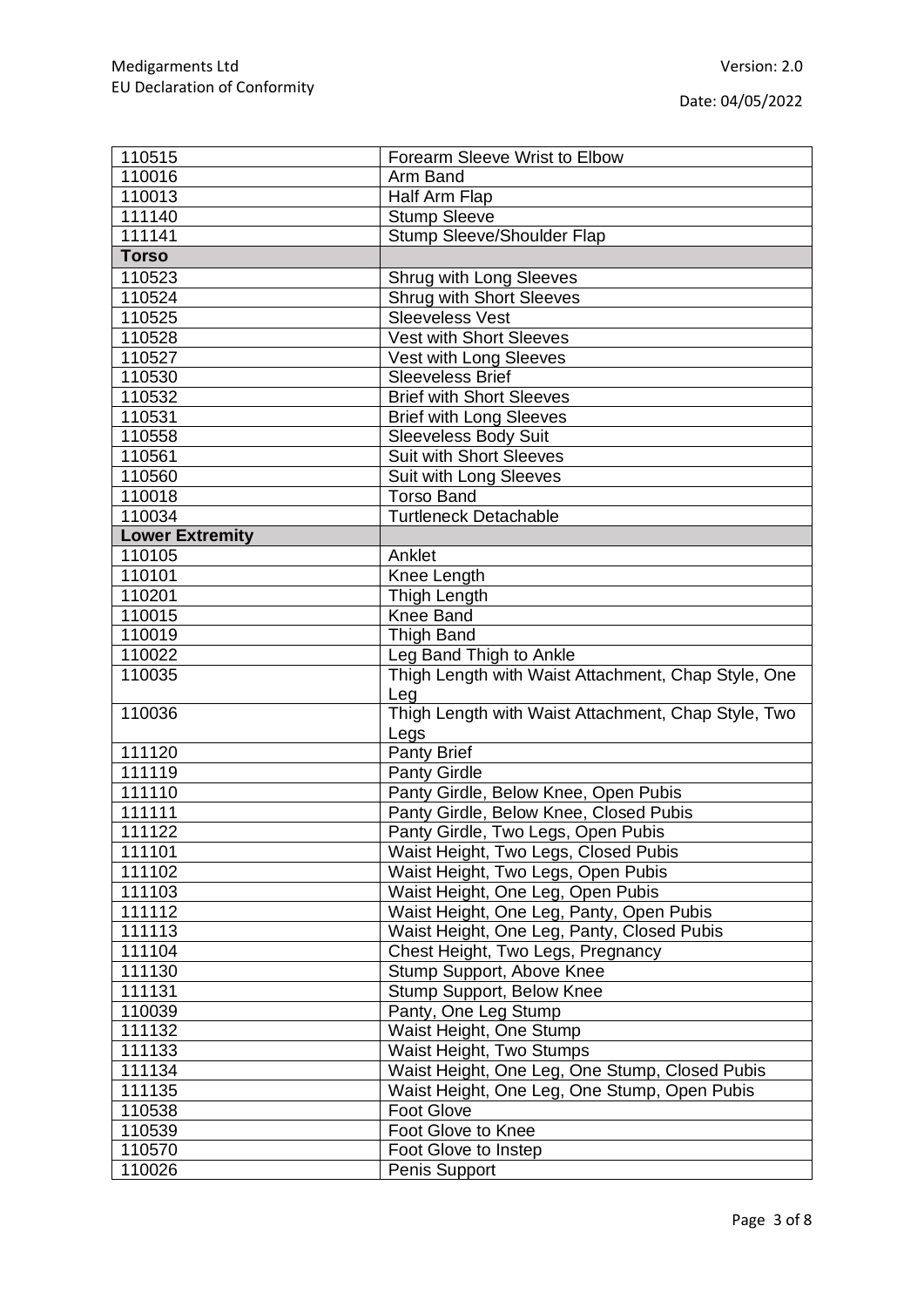| 111050                      | Leg Sleeve with Silicone Band - Thigh - 25-32cm |
|-----------------------------|-------------------------------------------------|
| 111051                      | Leg Sleeve with Silicone Band - Thigh - 29-36cm |
| 111052                      | Leg Sleeve with Silicone Band - Thigh - 32-39cm |
| 111053                      | Leg Sleeve with Silicone Band - Thigh - 35-43cm |
| 111054                      | Leg Sleeve with Silicone Band - Thigh - 42-49cm |
| 111055                      | Leg Sleeve with Silicone Band - Thigh - 46-53cm |
| 111056                      | Leg Sleeve with Silicone Band - Thigh - 49-56cm |
| 111057                      | Leg Sleeve with Silicone Band - Thigh - 53-60cm |
| <b>Interim RTW Garments</b> |                                                 |
| 111090                      | Face Mask, Head 46 - 53cm                       |
| 111091                      | Face Mask, Head 51 - 59cm                       |
| 111092                      | Face Mask, Head 56 - 64cm                       |
| 111093                      | Chin Strap, Head 46 - 54cm                      |
| 111094                      | Chin Strap, Head 51 - 59cm                      |
| 111095                      | Chin Strap, Head 56 - 64cm                      |
| <b>Upper Extremity</b>      |                                                 |
| 111059                      | Vest, Chest 43 - 51cm                           |
| 11059L                      | Long Sleeved Vest - Chest - 43-51cm             |
| 111060                      | Vest, Chest 48 - 56cm                           |
| 111060L                     | Long Sleeved Vest - Chest - 48-56cm             |
| 111061                      | Vest, Chest 53 - 64cm                           |
| 111061L                     | Long Sleeved Vest - Chest - 53-64cm             |
| 111062                      | Vest, Chest 61 - 71cm                           |
| 111062L                     | Long Sleeved Vest - Chest - 61-71cm             |
| 111063                      | Vest, Chest 68 - 81cm                           |
| 111063L                     | Long Sleeved Vest - Chest - 68-81cm             |
| 111064                      | Vest, Chest 79 - 91cm                           |
| 111064L                     | Long Sleeved Vest - Chest - 79-91cm             |
| 111065                      | Vest, Chest 86 - 104cm                          |
| 111065L                     | Long Sleeved Vest - Chest - 86-104cm            |
| 111066                      | Vest, Chest 96 - 114cm                          |
| 111066L                     | Long Sleeved Vest - Chest - 96-114cm            |
| 111066X                     | Vest - Chest - 109-127cm                        |
| 111066XL                    | Long Sleeved Vest - Chest - 109-127cm           |
| 111080                      | Sleeve, Forearm 13 - 17cm                       |
| 111081                      | Sleeve, Forearm 15 - 19cm                       |
| 111082                      | Sleeve, Forearm 18 - 23cm                       |
| 111083                      | Sleeve, Forearm 22 - 26cm                       |
| 111084                      | Sleeve, Forearm 26 - 31cm                       |
| <b>Hand</b>                 |                                                 |
| 111085                      | Glove, Palm 12 - 13cm                           |
| 111086                      | Glove, Palm 13 - 15cm                           |
| 111087                      | Glove, Palm 15 - 17cm                           |
| 111088                      | Glove, Palm 17 - 20cm                           |
| 111088L                     | Longer Glove - Palm - 17-20cm                   |
| 111089                      | Glove, Palm 20 - 25cm                           |
| 111089L                     | Longer Glove - Palm - 20-25cm                   |
| 111097                      | Glove, Palm 25 - 29cm                           |
| 111097L                     | Longer Glove - Palm - 25-29cm                   |
| 111098                      | Glove, Palm 26 - 31cm                           |
| 111098L                     | Longer Glove - Palm - 26-31cm                   |
| <b>Lower Extremity</b>      |                                                 |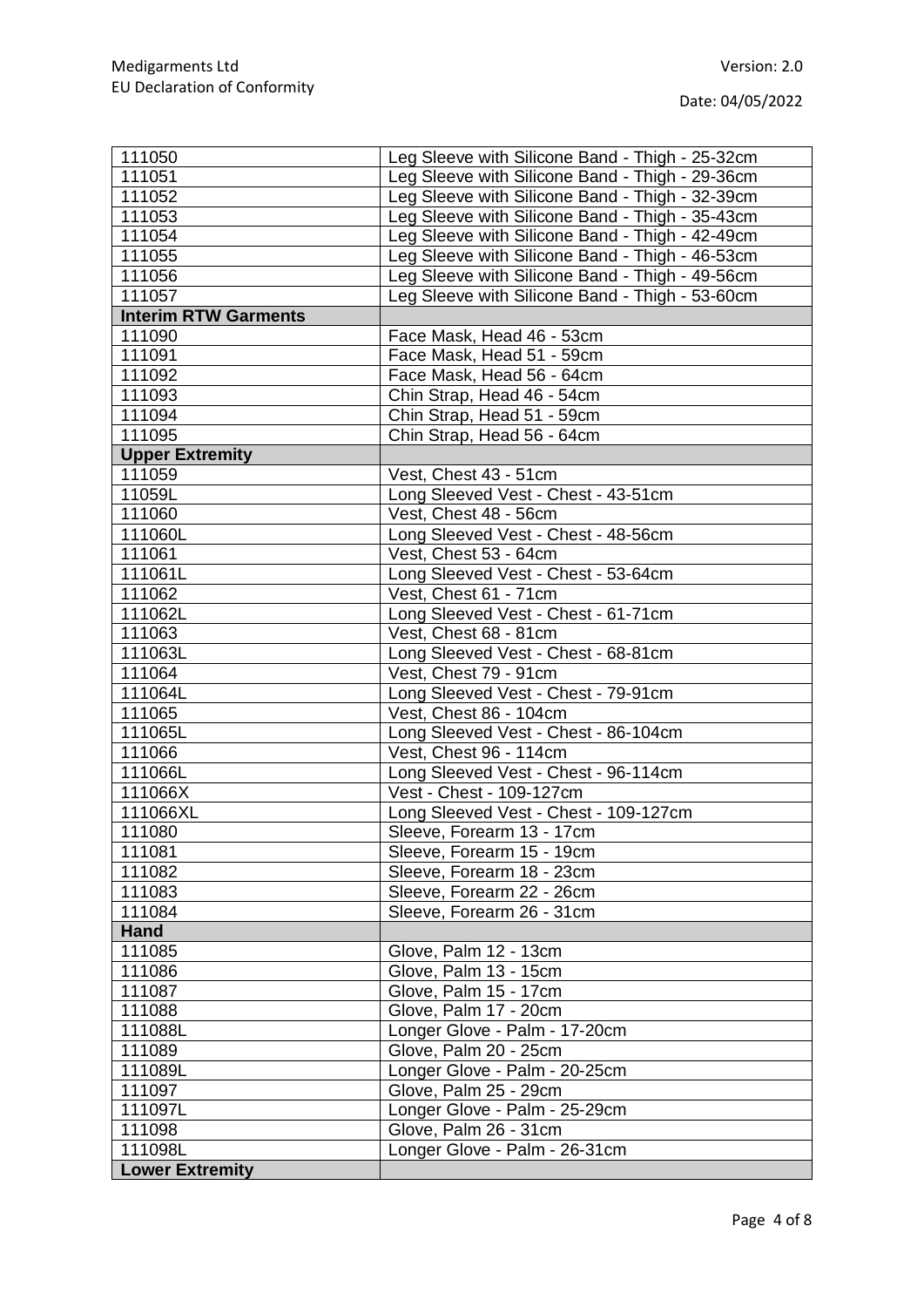| 111067                      | Panty Girdle, Hip 48 - 56cm                |
|-----------------------------|--------------------------------------------|
| 111068                      | Panty Girdle, Hip 53 - 61cm                |
| 111069                      | Panty Girdle, Hip 58 - 69cm                |
| 111070                      | Panty Girdle, Hip 66 - 79cm                |
| 111071                      | Panty Girdle, Hip 74 - 89cm                |
| 111072                      | Panty Girdle, Hip 84 - 99cm                |
| 111073                      | Panty Girdle, Hip 96 - 109cm               |
| 111074                      | Panty Girdle, Hip 104 - 127cm              |
| 111075                      | Knee, Ankle 13 - 17cm                      |
| 111076                      | Knee, Ankle 14 - 18cm                      |
| 111077                      | Knee, Ankle 17 - 20cm                      |
| 111078                      | Knee, Ankle 19 - 23cm                      |
| 111079                      | Knee, Ankle 20 - 26cm                      |
| <b>Classic MTM Garments</b> |                                            |
| <b>Head and Neck</b>        |                                            |
| <b>PG33</b>                 | Open Face Mask                             |
| <b>PG32</b>                 | Mask/Helmet, Including Fastenings          |
| <b>PG31</b>                 | Chin Strap, including Fastenings           |
| <b>PG34</b>                 | <b>Wide Chin Strap</b>                     |
| <b>PG30</b>                 | Collar, including Fastenings               |
| Arm                         |                                            |
| <b>PG10</b>                 | Single Arm Length, as Required             |
| <b>PG12</b>                 | Single Arm Length with Band                |
| <b>PG12A</b>                | Arm Sleeve with Shoulder Flap              |
| <b>Hand</b>                 |                                            |
| <b>PG13</b>                 | Glove, up to 4cm above Wrist               |
| <b>PG14</b>                 | Glove, over 4cm above Wrist                |
| <b>PG16</b>                 | Gauntlet, up to 4cm above Wrist            |
| <b>PG17</b>                 | Gauntlet, over 4cm above Wrist             |
| <b>PG18</b>                 | Single Finger                              |
| <b>PG19</b>                 | Web Spacer                                 |
| <b>Torso</b>                |                                            |
| <b>PG01</b>                 | Vest, No Sleeves                           |
| <b>PG55</b>                 | Vest with Straps, No Arms                  |
| <b>PG56</b>                 | Vest with One Arm, Short or Long Sleeve    |
| <b>PG02</b>                 | Vest, Short or Long Sleeves                |
| <b>PG74</b>                 | <b>Shrug Short Sleeves or Long Sleeves</b> |
| <b>PG52</b>                 | <b>Sternal Garment</b>                     |
| <b>PG03</b>                 | Leotard, No Sleeves or Legs                |
| <b>PG04</b>                 | Leotard, with Sleeves, No Legs             |
| <b>PG05</b>                 | Single Elastic Trunk Belt                  |
| <b>PG06</b>                 | Double Elastic Trunk Belt                  |
| <b>Lower Extremity</b>      |                                            |
| <b>PG57</b>                 | Panty, Chest Height, Short Legs            |
| <b>PG58</b>                 | Panty, Chest Height with Straps, Long Legs |
| <b>PG24</b>                 | Panty, Long Legs                           |
| <b>PG23</b>                 | Panty, Short Legs                          |
| <b>PG72</b>                 | <b>Pregnancy Panty</b>                     |
| <b>PG73</b>                 | <b>French Knickers</b>                     |
| <b>PG22</b>                 | Thigh Length Stocking, Open/Closed Toe     |
| <b>PG26</b>                 | Single Leg, Including Waist Attachment     |
| <b>PG27</b>                 | Single Leg, Hip Style                      |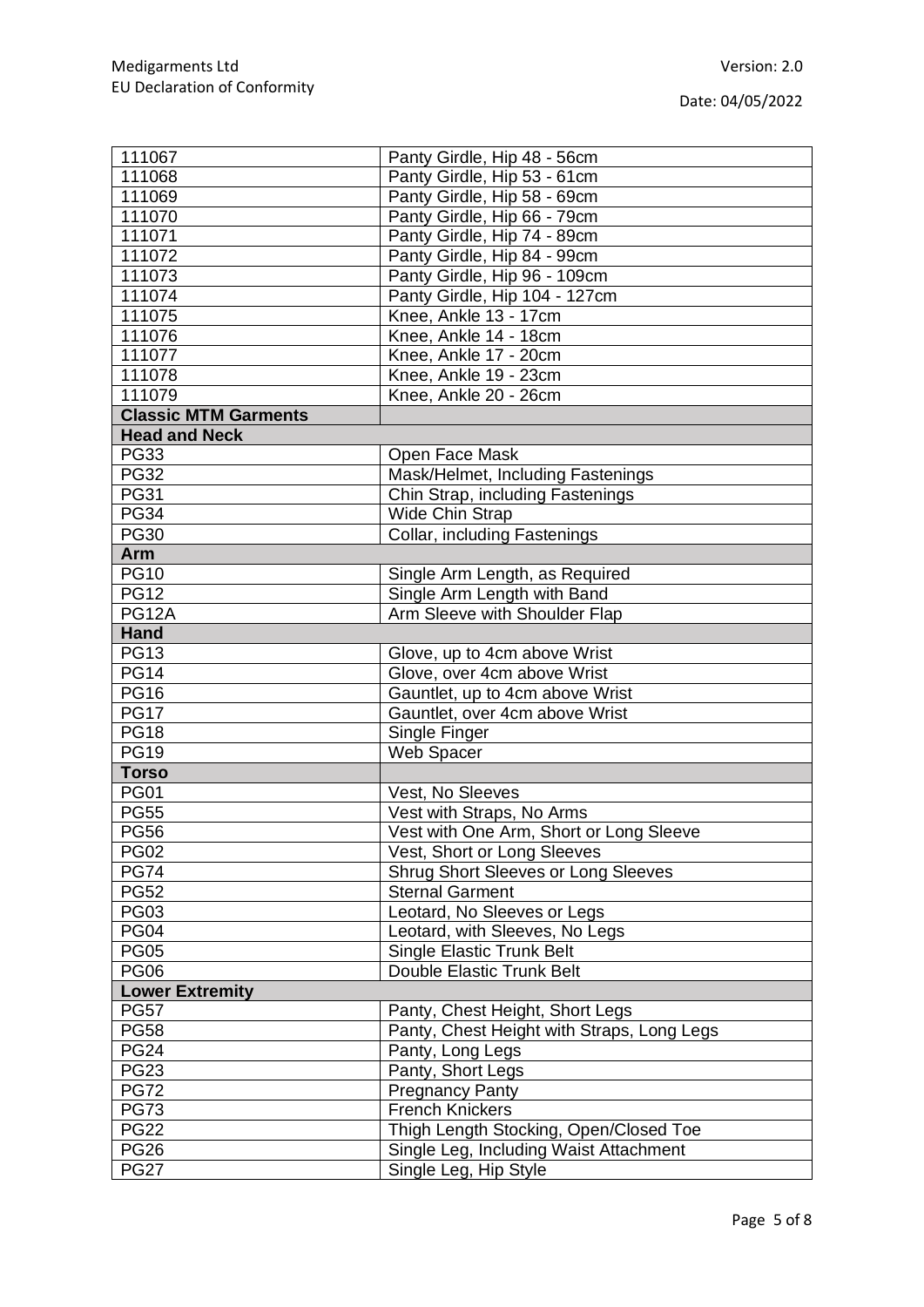| <b>PG25</b>                 | Leg Sleeve                                          |
|-----------------------------|-----------------------------------------------------|
| <b>PG21</b>                 | Below Knee Stocking, Open/Closed Toe                |
| <b>PG20</b>                 | Sock, up to 5cm above Ankle                         |
| <b>Head</b>                 |                                                     |
| <b>NC0503</b>               | Elastic Head Dressing (S) 46 - 53cm                 |
| <b>NC0504</b>               | Elastic Head Dressing (M) 51 - 58.5cm               |
| <b>NC0505</b>               | Elastic Head Dressing (L) 56 - 63.5cm               |
| <b>NC0506</b>               | Elastic Head Dressing (XL) 61 - 69cm                |
| <b>Upper Extremity</b>      |                                                     |
| GM01                        | Gynecomastia Vest (XXS) 76 - 81cm                   |
| <b>GM02</b>                 | Gynecomastia Vest (XS) 87 - 91cm                    |
| GM03                        | Gynecomastia Vest (S) 92 - 96cm                     |
| GM04                        | Gynecomastia Vest (M) 97 - 102cm                    |
| GM05                        | Gynecomastia Vest (L) 103 - 109cm                   |
| GM06                        | Gynecomastia Vest (XL) 110 - 117cm                  |
| GM07                        | Gynecomastia Vest (XXL) 118 - 125cm                 |
| GM01C                       | Gynecomastia Vest Cropped (XXS) 76 - 81cm           |
| GM02C                       | Gynecomastia Vest Cropped (XS) 87 - 91cm            |
| GM03C                       | Gynecomastia Vest Cropped (S) 92 - 96cm             |
| GM04C                       | Gynecomastia Vest Cropped (M) 97 - 102cm            |
| GM05C                       | Gynecomastia Vest Cropped (L) 103 - 109cm           |
| GM06C                       | Gynecomastia Vest Cropped (XL) 110 - 117cm          |
| GM07C                       | Gynecomastia Vest Cropped (XXL) 118 - 125cm         |
| <b>Hand</b>                 |                                                     |
| ED30                        | Finger Sleeve (XS) 3.2 - 4.4cm (1 Metre Length)     |
| ED31                        | Finger Sleeve (S) 3.5 - 5.4cm (1 Metre Length)      |
| <b>ED32</b>                 | Finger Sleeve (M) 4.8 - 6.7cm (1 Metre Length)      |
| ED33                        | Finger Sleeve (L) 6.0 - 7.3cm (1 Metre Length)      |
| <b>ED34</b>                 | Finger Sleeve (XL) 7.0 - 7.6cm (1 Metre Length)     |
| <b>ED35</b>                 | Finger Sleeve (XXL) 7.6cm and over (1 Metre Length) |
| <b>NW01</b>                 | <b>Mainstay Glove</b>                               |
| <b>NW13</b>                 | Mainstay Glove with Inserts                         |
| <b>Lower Extremity</b>      |                                                     |
| <b>SSMTM</b>                | Scrotal Support, Made to Measure                    |
| <b>SS01</b>                 | OTS Scrotal Support Garment (XS) 58 - 69cm          |
| <b>SS02</b>                 | OTS Scrotal Support Garment (S) 68 - 79cm           |
| <b>SS03</b>                 | OTS Scrotal Support Garment (M) 78 - 89cm           |
| <b>SS04</b>                 | OTS Scrotal Support Garment (L) 88 - 99cm           |
| <b>SS05</b>                 | OTS Scrotal Support Garment (XL) 97 - 109cm         |
| <b>Premium MTM Garments</b> |                                                     |
| 111166                      | Lip Cover                                           |
| 110014                      | Ear Flap                                            |
| 110021                      | <b>Reinforced Palm</b>                              |
| 111169                      | <b>Slant Insert</b>                                 |
| 111167                      | <b>Lining Inside Elbow</b>                          |
| 111168                      | Lining Full Elbow                                   |
| 111172                      | Adjustable Shoulder Flap                            |
| 20040                       | <b>Bra Attach</b>                                   |
| 111170                      | Attached Gauntlet, Body Suit and Vest               |
| 110001                      | Nappy Strap                                         |
| 111193                      | Contour Pad HD Foam                                 |
| EB000                       | <b>Character Bindings and Trims</b>                 |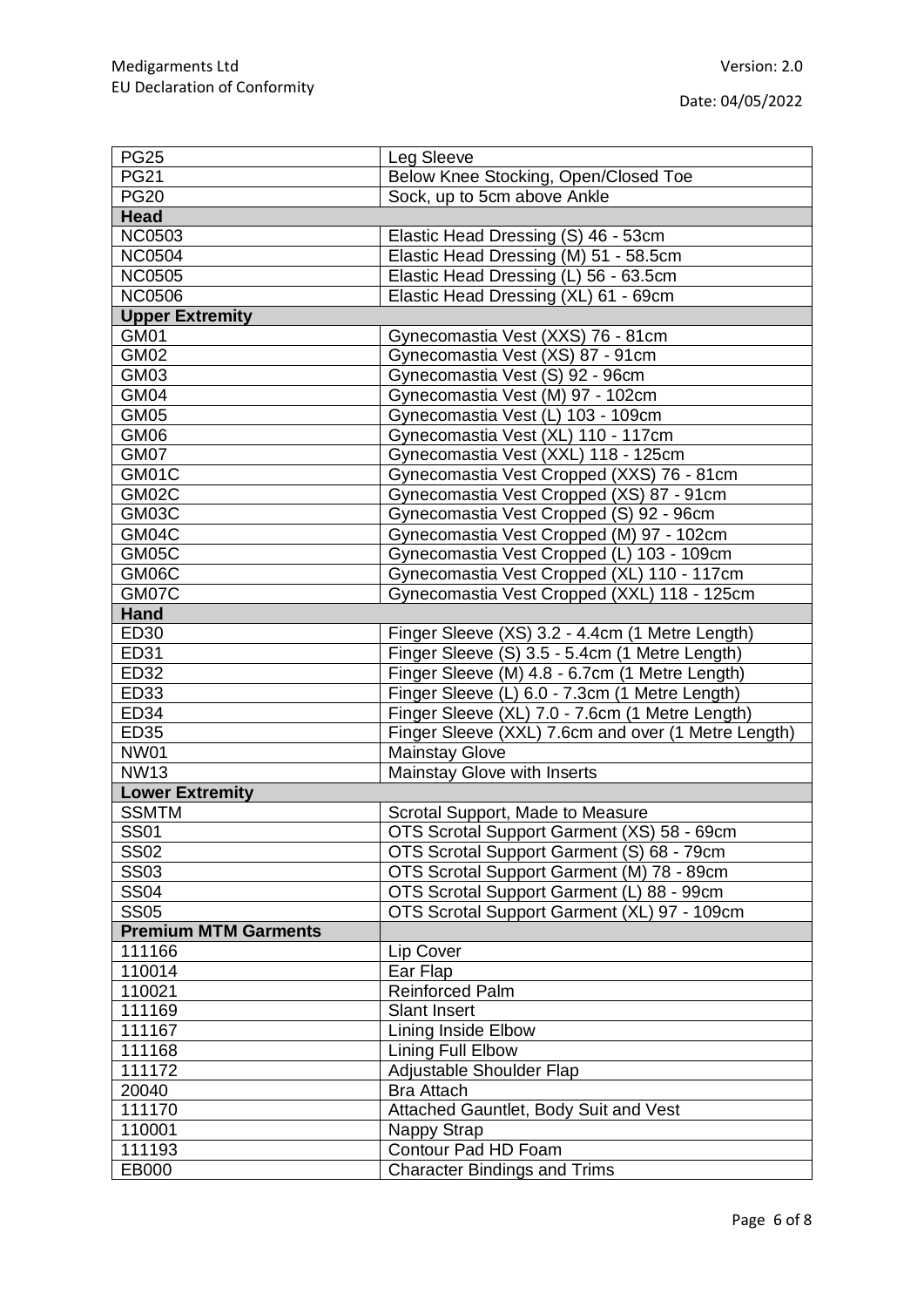| 111190             | <b>Character Transfer</b>                             |
|--------------------|-------------------------------------------------------|
| 110012             | Double Waistband                                      |
| 111162             | Suspenders                                            |
| 111163             | Velcro Tabs                                           |
| 110024             | Reinforcement Top of Waist Height                     |
| 111175             | Double Abdominal Panel                                |
| 111176             | Uplift Panel for Abdomen                              |
| 111161             | <b>Reduced Pressure Panel</b>                         |
| 111194             | <b>Reinforcement Panel</b>                            |
| 111173             | Alteration to Waist Height, Post Pregnancy            |
| 111174             | <b>Pregnancy Support During Alteration</b>            |
| 111184             | Reinforcement Top of Thigh                            |
| 111185             | Reinforced Inner Thigh of Waist Height                |
| 110040             | <b>Behind Knee Lining</b>                             |
| 111186             | <b>Reinforced Knee</b>                                |
| 111187             | <b>Reinforced Heel</b>                                |
| 110020             | <b>Extra Heel Reinforcement</b>                       |
| 111159             | <b>Self Enclosed Toes</b>                             |
| 111160             | <b>Soft Enclosed Toes</b>                             |
| 110027             | Pocket / Lining                                       |
| 111164             | Zip less than 8" (20cm)                               |
| 111165             | Zip 8"(20cm) and Longer                               |
|                    |                                                       |
| 111191             | Silon-TEX Silicone Fabric (per sq. cm)                |
| 111198             | Adding Silon-TEX to Garment Small                     |
| 111199             | Adding Silon-TEX to Garment Large                     |
|                    |                                                       |
| 111202             | <b>Measuring Stand</b>                                |
| 111000             | Pressure Garment Sewing Repair Kit                    |
| <b>Classic MTM</b> |                                                       |
| <b>PG07</b>        | Bra Cups in Addition to Vest                          |
| <b>PG09</b>        | <b>Seamless Bra Pocket</b>                            |
| <b>PG44</b>        | Shoulder Strap (Each)                                 |
| <b>PG45</b>        | Double Fabric Panel/Pocket Lycra                      |
| <b>PG40</b>        | Pad (Any Size)                                        |
| <b>PG41</b>        | Fastening/Opening to Garment, (Any Size)              |
| <b>PG42</b>        | Soft Lining (Each)                                    |
| <b>PG43</b>        | Nappy Strap                                           |
| <b>PG70</b>        | Contour Pad HD Foam                                   |
| <b>PG46</b>        | Multi Skeletal Correction Panel - Minor               |
| <b>PG47</b>        | Multi Skeletal Correction Panel - Medium              |
| <b>PG48</b>        | Multi Skeletal Correction Panel - Complex             |
| <b>PG49</b>        | Alteration - Minor                                    |
| PG49B              | Alteration - Medium                                   |
| <b>PG49C</b>       | <b>Alteration - Complex</b>                           |
| <b>PG53</b>        | Poly Cotton Garments + 20%                            |
| <b>PG71</b>        | <b>Character Transfer</b>                             |
| EB000              | <b>Character Bindings and Trims</b>                   |
| <b>PG39</b>        | Silon-TEX, Silicone Fabric (per sq. cm)               |
| <b>PG39S</b>       | Adding Silon-TEX, Silicone Fabric, Small (< 4 sq. cm) |
| PG39L              | Adding Silon-TEX, Silicone Fabric, Large/Complex (>   |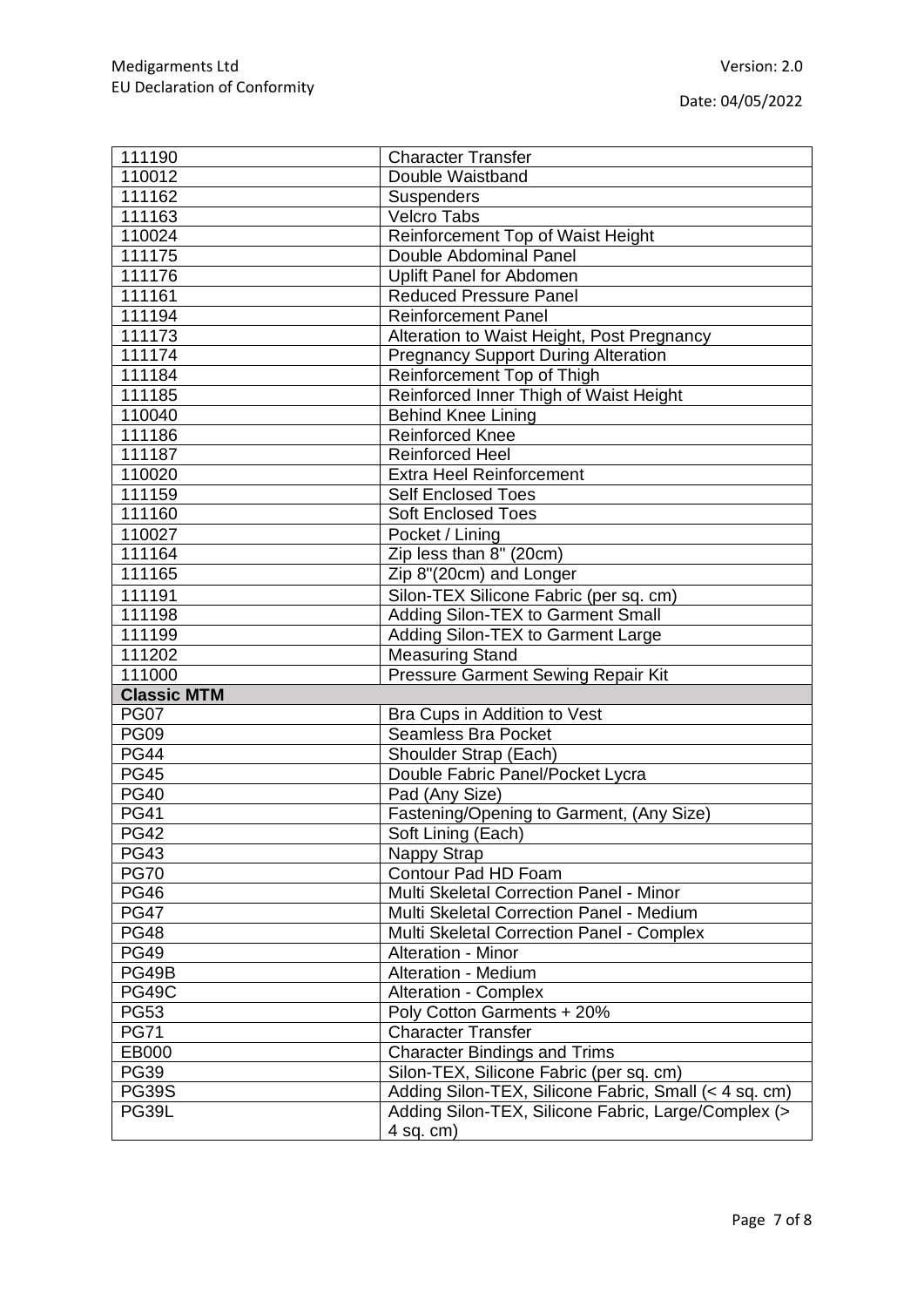## **Version History**

| <b>Version</b> | <b>Compiled by</b> | <b>Date</b> | <b>Description</b> |
|----------------|--------------------|-------------|--------------------|
|                | Debra Wright       | 25/11/2021  | <b>First Issue</b> |
|                | Debra Wright       | 04/05/2022  | Second Issue       |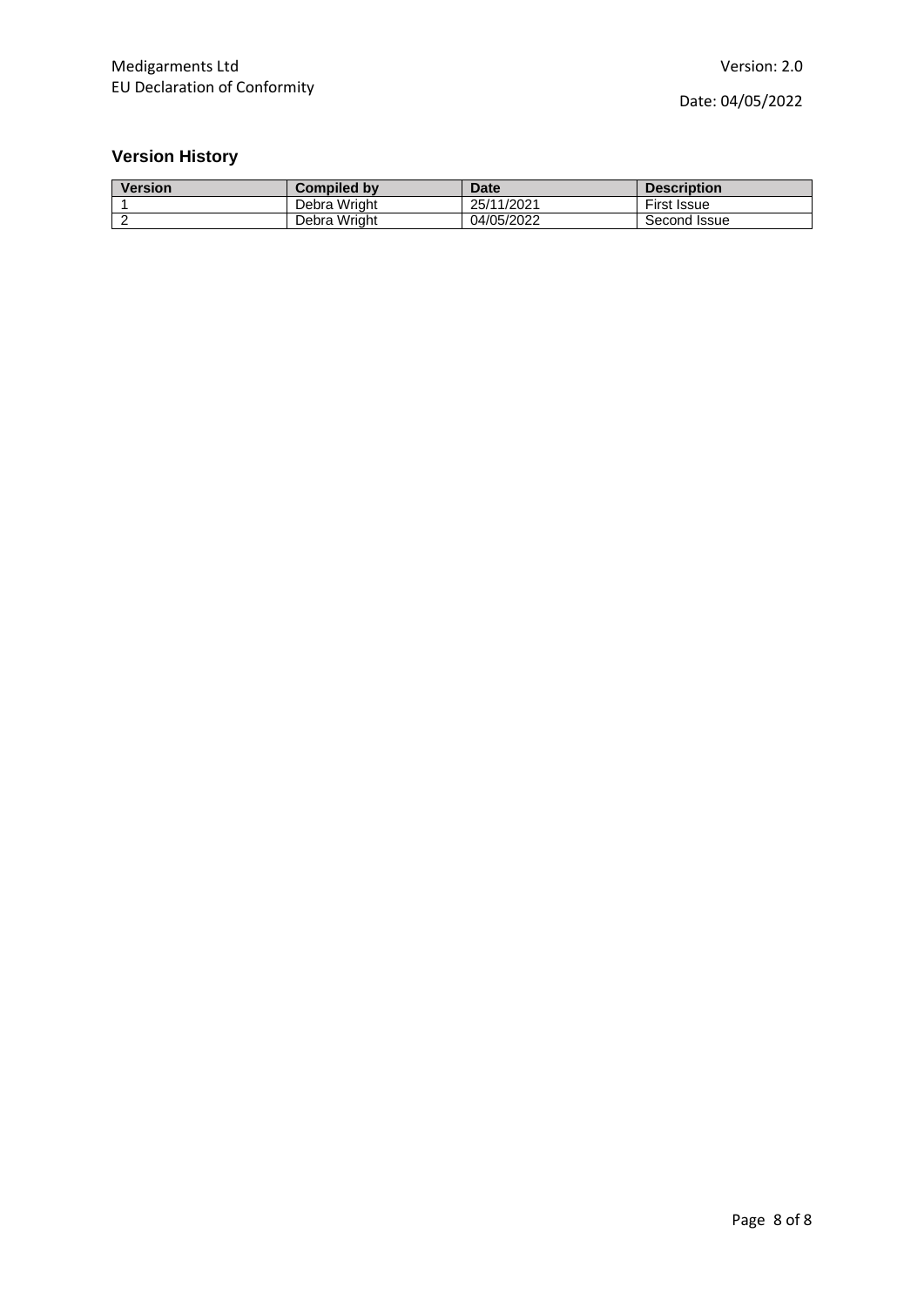### **Declaration of Conformity**

## For SDO® Sensory Dynamic Orthosis

#### **Regulation (EU) 2017/745 of the European Parliament and of the Council of 5 April 2017 concerning Medical Devices**

The undersigned declares that the products described in this document meet the Council provisions that apply to them and the CE Mark may be affixed.

| <b>General Product Name:</b>                                    | SDO Sensory Dynamic Orthosis                                                                                                                                                     |
|-----------------------------------------------------------------|----------------------------------------------------------------------------------------------------------------------------------------------------------------------------------|
| Legal Manufacturer:                                             | Medigarments Ltd, 13a Harrington Mill, Leopold Street,                                                                                                                           |
| (Name on Label)                                                 | Long Eaton, Nottingham, NG10 4QG United Kingdom                                                                                                                                  |
| Manufacturers SRN:                                              | Not yet available                                                                                                                                                                |
| Basic UDI-DI:                                                   | 506059893TF60007B                                                                                                                                                                |
| Variants:                                                       | As per Appendix II (This document) - Product Listing/Schedule                                                                                                                    |
| Intended Purpose:                                               | Dynamic compression garments to provide stability, alignment and<br>sensory and proprioceptive feedback to improve postural control,<br>mobility and function.                   |
| <b>MDR Classification:</b>                                      | Class 1 [Rule 1]                                                                                                                                                                 |
| Notified Body:                                                  | Not applicable                                                                                                                                                                   |
| <b>EC Certificate:</b>                                          | Not applicable                                                                                                                                                                   |
| <b>EU Authorised</b>                                            | Advena Limited. Tower Business Centre, 2nd Flr., Tower Street,                                                                                                                   |
| Representative:                                                 | Swatar, BKR 4013 Malta.                                                                                                                                                          |
| <b>EU</b> Authorised                                            | MT-AR-000000234                                                                                                                                                                  |
| <b>Representative SRN:</b>                                      |                                                                                                                                                                                  |
| <b>Medical Device</b><br><b>Regulation Assessment</b><br>Route: | Issuing of the Declaration of Conformity in accordance with Article 19<br>after drawing up the technical documentation laid out in Annexes II and<br>III of the EU MDR 2017/745. |

#### **Declaration Signature:**

| 4th May 2022 |
|--------------|
|              |

Location: As above

Name: Debra Wright

Position: Product Manager

OTWight

Signed:

Who is the natural and legal person with responsibility for the design, manufacture, packaging and labelling before the device is placed on the market under this manufacturer's name regardless of whether these operations are carried out by the manufacturer or on his behalf by a third party.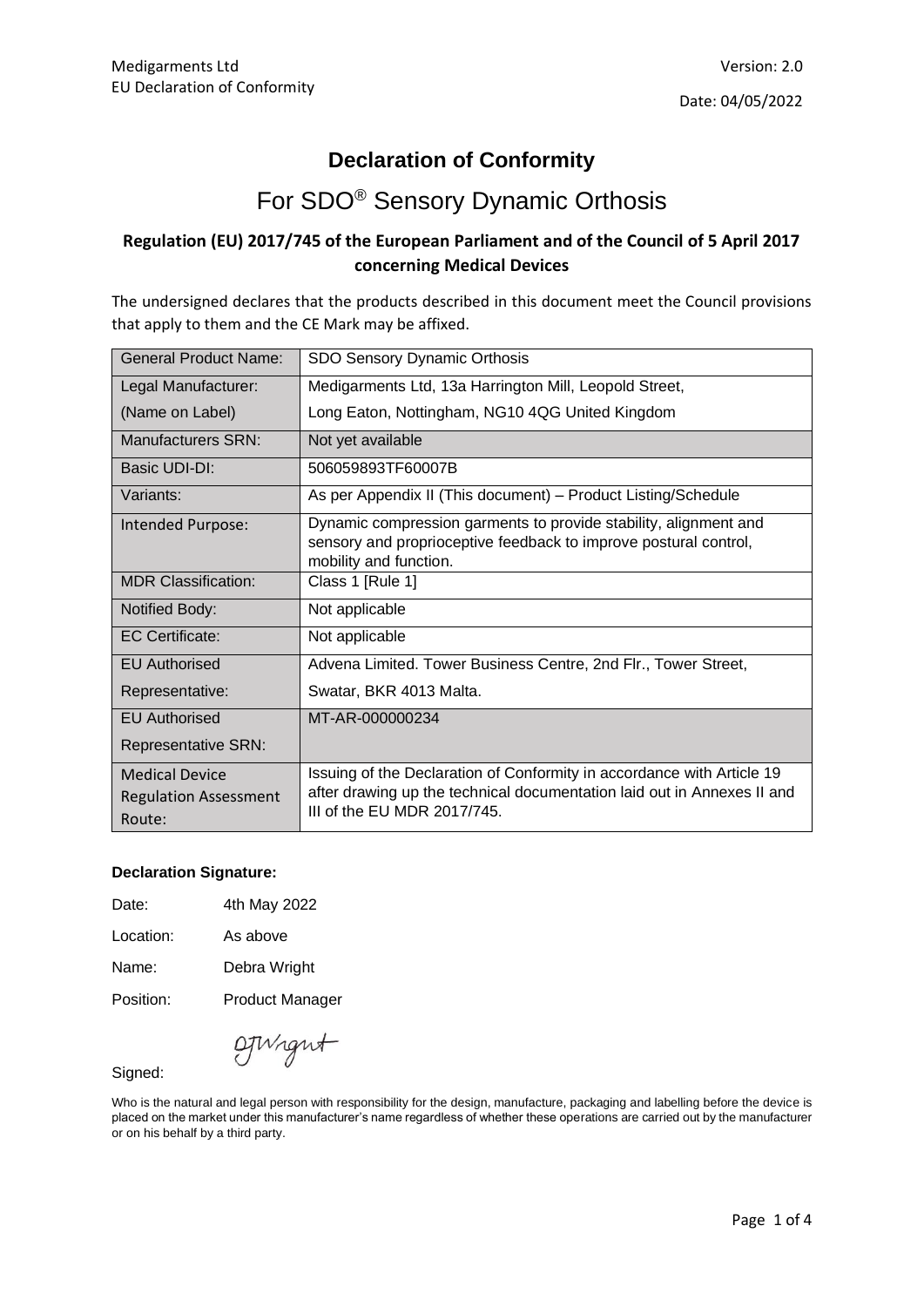### **Appendix I – Applicable Standards**

This present declaration is also in conformity with the following European standards and Common Specifications (CS):

| <b>Standard/CS/Document Name</b> | <b>Description</b>                                           |
|----------------------------------|--------------------------------------------------------------|
| 2017/745                         | Regulation (EU) 2017/745 of the European Parliament and of   |
|                                  | the Council of 5 April 2017 concerning Medical Devices       |
| EN ISO 20417:2021                | Medical devices. Information supplied by the manufacturer    |
| EN ISO 13485:2016                | Medical Devices - Quality Management Systems -               |
|                                  | <b>Requirements for Regulatory Purposes</b>                  |
| EN ISO 14971:2012                | Medical Devices - Application of Risk Management to          |
|                                  | <b>Medical Devices</b>                                       |
| EN ISO 14971:2019                | Medical devices - Application of risk management to medical  |
|                                  | devices                                                      |
| EN 1041:2008+A1:2013             | Information supplied by the manufacturer of medical devices  |
| EN ISO 15223-1:2016              | Medical Devices – Symbols to be used with medical device     |
|                                  | labels, labelling and information to be supplied – Part 1:   |
|                                  | <b>General Requirements</b>                                  |
| EN ISO 10993-1:2018 and          | Biological evaluation of medical devices - Part 1 Evaluation |
| applicable parts of the EN ISO   | and testing within a risk management process                 |
| 10993 series                     |                                                              |
| MEDDEV 2.7-1 rev 4, June 2016    | Guidelines on a Medical Devices Clinical Evaluation: A guide |
|                                  | for manufacturers and notified bodies                        |
| MEDDEV 2.12-1 rev 8, December    | Guidelines on a Medical Device Vigilance System.             |
| 2013                             |                                                              |

#### **Appendix II – Product Listing/Schedule**

| <b>Part/Catalogue</b>                        | <b>Description/NameA1:A143</b>                         |  |
|----------------------------------------------|--------------------------------------------------------|--|
| <b>Number</b>                                |                                                        |  |
| <b>SDO ORIGINAL SENSORY DYNAMIC GARMENTS</b> |                                                        |  |
| PCP <sub>05</sub>                            | SDO® Body Suit with 0 - 4 Panels                       |  |
| PCP04                                        | SDO® Body Suit with 5 Panels or more                   |  |
| PCP <sub>02</sub>                            | SDO® Leotard with/without sleeves and 0 - 4 panels     |  |
| PCP01                                        | SDO® Leotard with/without sleeves and 5 panels or more |  |
| PCP03                                        | SDO® Vest with/without sleeves and 0 - 4 panels        |  |
| PCP <sub>13</sub>                            | SDO® Gauntlet to below elbow with 0 - 4 panels         |  |
| PCP <sub>12</sub>                            | SDO® Gauntlet to above elbow with 0 - 4 panels         |  |
| PCP07                                        | SDO® Glove with Sleeve to below elbow and 0 - 4 panels |  |
| PCP <sub>14</sub>                            | SDO® Glove with Sleeve to above elbow and 0 - 4 panels |  |
| PCP <sub>06</sub>                            | SDO® Sleeve with 0 - 4 panels                          |  |
| PCP <sub>19</sub>                            | SDO® Shorts - Above Knee with 0 - 4 panels             |  |
| PCP <sub>15</sub>                            | SDO® Leggings - Below Knee with 0 - 4 panels           |  |
| PCP <sub>29</sub>                            | SDO® High Waisted Leggings with Shoulder Straps        |  |
| PCP <sub>08</sub>                            | SDO® Sock with 0 - 4 panels                            |  |
| PCP72                                        | SDO® Sleep Suit with 0 - 3 panels                      |  |
| PCP30                                        | SDO® Sleep Shorts with 0 - 3 panels                    |  |
| PCP <sub>27</sub>                            | <b>Trunk Stabilising Belt</b>                          |  |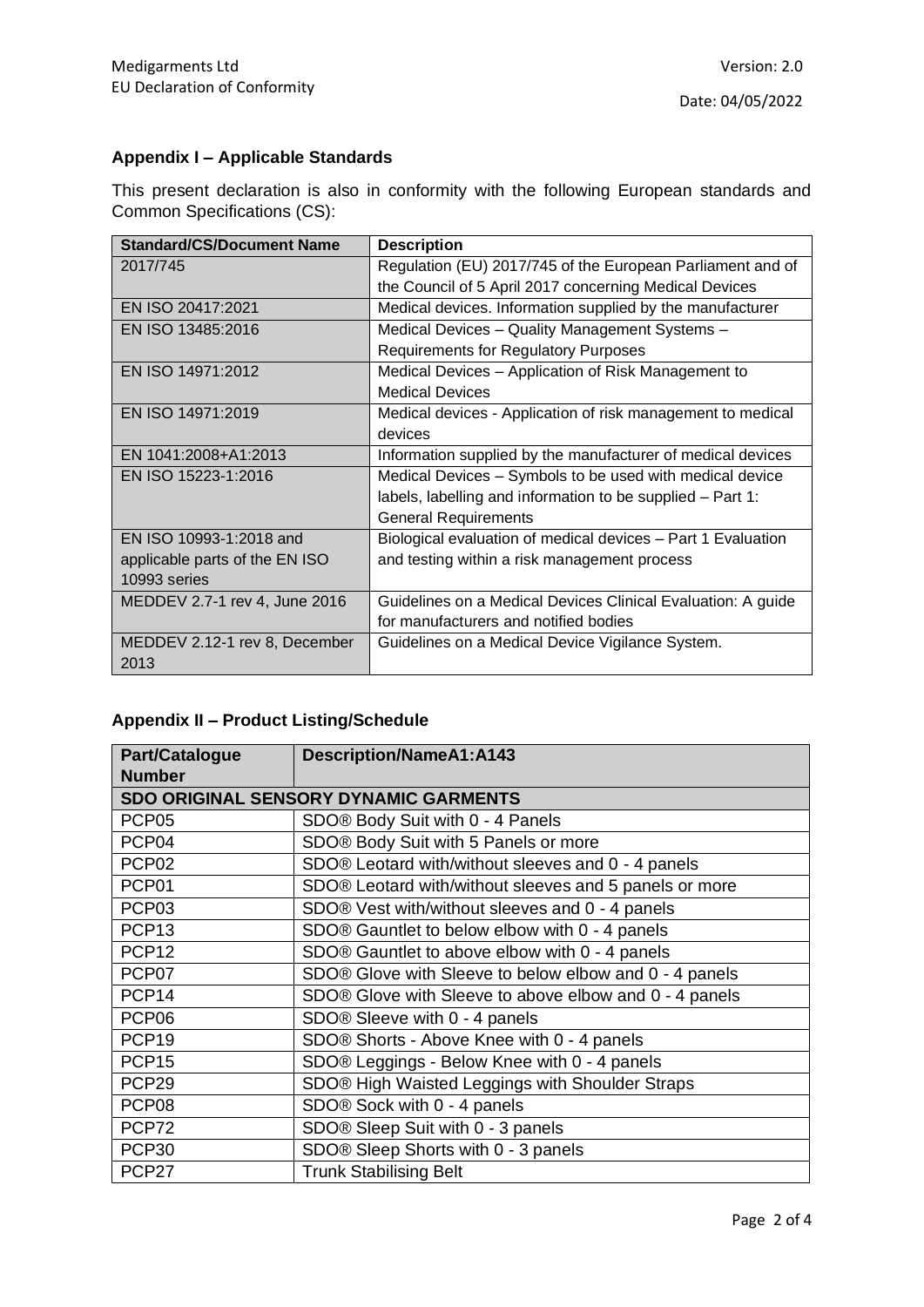| PCP33S                               | Sensory Hug Mini - Small - 34 - 49                                                            |  |  |  |
|--------------------------------------|-----------------------------------------------------------------------------------------------|--|--|--|
| PCP33M                               | Sensory Hug Mini - Medium - 49 - 64                                                           |  |  |  |
| PCP33L                               | Sensory Hug Mini - Large - 64 - 79                                                            |  |  |  |
| PCP34S                               | Sensory Hug Maxi - Small - 54 - 69                                                            |  |  |  |
| PCP34M                               | Sensory Hug Maxi - Medium - 69-84                                                             |  |  |  |
| PCP34L                               | Sensory Hug Maxi - Large - 84 - 99                                                            |  |  |  |
| PCP34XL                              | Sensory Hug Maxi - Extra Large - 99 - 114                                                     |  |  |  |
| PCP73A                               | DZ Suit Double Zip                                                                            |  |  |  |
| PCP73B                               | DZ Suit Double Zip, Soft Panels                                                               |  |  |  |
| PCP73C                               | DZ Suit Double Zip, Expanding Zip                                                             |  |  |  |
|                                      | <b>SDO ADVANCED SENSORY DYNAMIC GARMENTS</b>                                                  |  |  |  |
| <b>SDO01</b>                         | SDO® Body Suit with 0 - 4 Panels                                                              |  |  |  |
| <b>SDO02</b>                         | SDO® Body Suit with 5 Panels or more                                                          |  |  |  |
| SDO03                                | SDO® Leotard with/without sleeves and 0 - 4 panels                                            |  |  |  |
| <b>SDO04</b>                         | SDO® Leotard with/without sleeves and 5 panels or more                                        |  |  |  |
| <b>SDO05</b>                         | SDO® Vest with/without sleeves and 0 - 4 panels                                               |  |  |  |
| <b>SDO06</b>                         | SDO® Gauntlet to below elbow with 0 - 4 panels                                                |  |  |  |
| <b>SDO07</b>                         | SDO® Gauntlet to above elbow with 0 - 4 panels                                                |  |  |  |
| SDO08                                | SDO® Glove with Sleeve to below elbow and 0 - 4 panels                                        |  |  |  |
| SDO09                                | SDO® Glove with Sleeve to above elbow and 0 - 4 panels                                        |  |  |  |
| SDO10                                | SDO® Sleeve with 0 - 4 panels                                                                 |  |  |  |
| SDO11                                | SDO® Shorts - Above Knee with 0 - 4 panels                                                    |  |  |  |
| SDO12                                | SDO® Leggings - Below Knee with 0 - 4 panels                                                  |  |  |  |
| SDO13                                | SDO® Sock with 0 - 4 panels                                                                   |  |  |  |
| SDO14                                | SDO® Shoulder Stability Orthosis - Single                                                     |  |  |  |
| <b>SDO15</b>                         | SDO® Shoulder Stability Orthosis - Double                                                     |  |  |  |
| SDO16                                | SDO® High Waisted Shorts with Shoulder Strap and 0 - 4 panels                                 |  |  |  |
| SDO17                                | SDO® Sleep Suit with 0 - 3 panels                                                             |  |  |  |
| <b>SDO18</b>                         | SDO® Sleep Shorts with 0 - 3 panels                                                           |  |  |  |
|                                      | Appendix II - Products which are sold alongside the devices, not devices subject to this DoC. |  |  |  |
| PCP <sub>10</sub>                    | <b>SDO® FOC Alteration</b>                                                                    |  |  |  |
| PCP11                                | <b>SDO® Minor Alteration</b>                                                                  |  |  |  |
| PCP <sub>16</sub>                    | <b>SDO® Medium Alteration</b>                                                                 |  |  |  |
| PCP17                                | <b>SDO® Major Alteration</b>                                                                  |  |  |  |
| PCP31                                | SDO® Zip Strip Body                                                                           |  |  |  |
| PCP32                                | SDO® Zip Strip Pair Legs                                                                      |  |  |  |
| <b>SDO® Lite Assessment Garments</b> |                                                                                               |  |  |  |
| SDOL11                               | SDO® Lite Shorts 48 - 56cm                                                                    |  |  |  |
| SDOL12                               | SDO® Lite Shorts 53 - 61cm                                                                    |  |  |  |
| SDOL <sub>13</sub>                   | SDO® Lite Shorts 58 - 69cm                                                                    |  |  |  |
| SDOL14                               | SDO® Lite Shorts 66 - 79cm                                                                    |  |  |  |
| SDOL15                               | SDO® Lite Shorts 74 - 89cm                                                                    |  |  |  |
| SDOL16                               | SDO® Lite Shorts 84 - 99cm                                                                    |  |  |  |
| SDOL17                               | SDO® Lite Shorts 96 - 109cm                                                                   |  |  |  |
| SDOL18                               | SDO® Lite Shorts 104 - 127cm                                                                  |  |  |  |
| SDOL21                               | SDO® Lite Vest 43 - 51cm                                                                      |  |  |  |
| SDOL22                               | SDO® Lite Vest 48 - 56cm                                                                      |  |  |  |